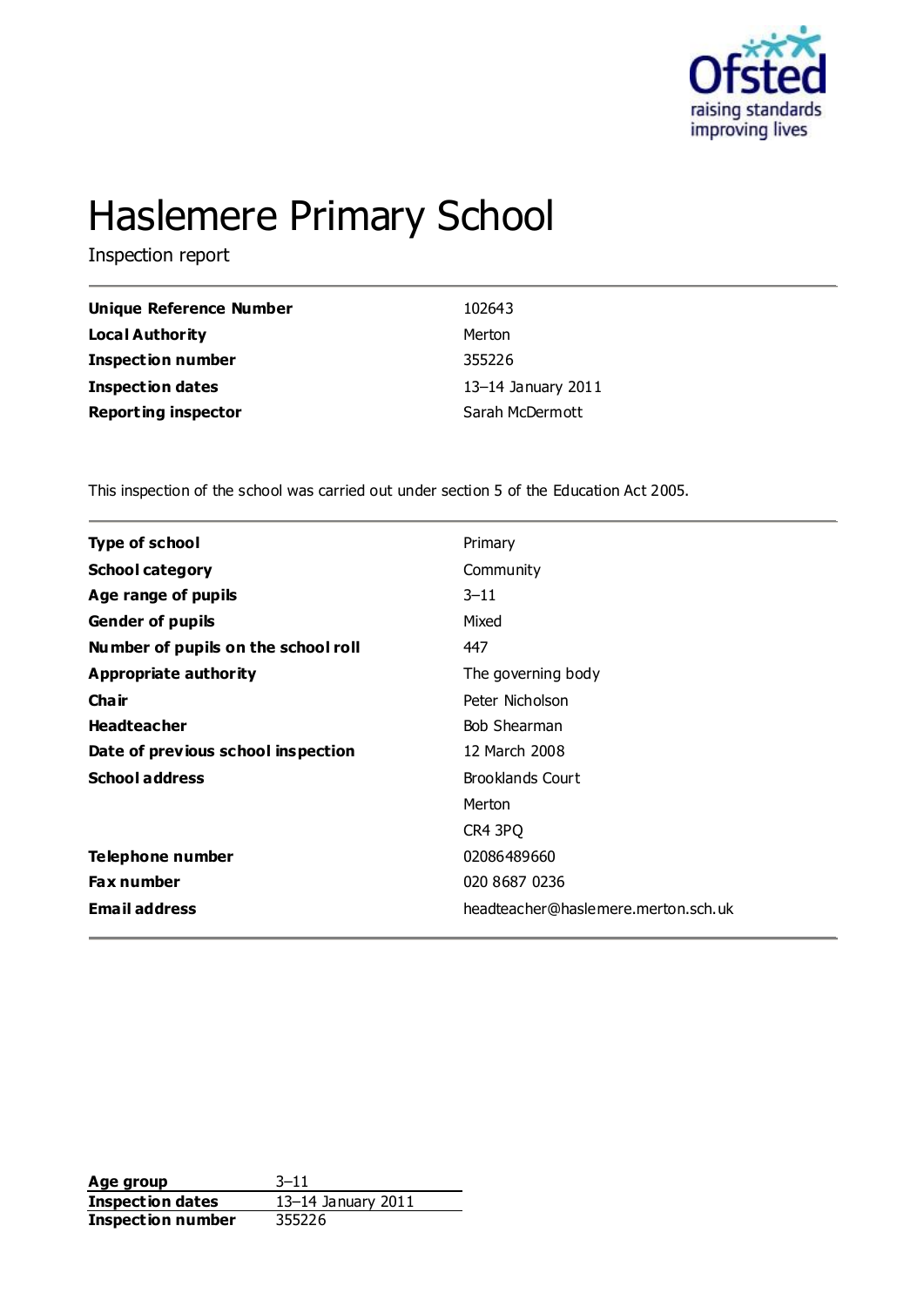The Office for Standards in Education, Children's Services and Skills (Ofsted) regulates and inspects to achieve excellence in the care of children and young people, and in education and skills for learners of all ages. It regulates and inspects childcare and children's social care, and inspects the Children and Family Court Advisory Support Service (Cafcass), schools, colleges, initial teacher training, work-based learning and skills training, adult and community learning, and education and training in prisons and other secure establishments. It assesses council children's services, and inspects services for looked after children, safeguarding and child protection.

Further copies of this report are obtainable from the school. Under the Education Act 2005, the school must provide a copy of this report free of charge to certain categories of people. A charge not exceeding the full cost of reproduction may be made for any other copies supplied.

If you would like a copy of this document in a different format, such as large print or Braille, please telephone 0300 123 4234, or email **[enquiries@ofsted.gov.uk](mailto:enquiries@ofsted.gov.uk)**.

You may copy all or parts of this document for non-commercial educational purposes, as long as you give details of the source and date of publication and do not alter the documentation in any way.

To receive regular email alerts about new publications, including survey reports and school inspection reports, please visit our website and go to 'Subscribe'.

Royal Exchange Buildings St Ann's Square Manchester M2 7LA T: 0300 123 4234 Textphone: 0161 618 8524 E: **[enquiries@ofsted.gov.uk](mailto:enquiries@ofsted.gov.uk)**

W: **[www.ofsted.gov.uk](http://www.ofsted.gov.uk/)**

© Crown copyright 2011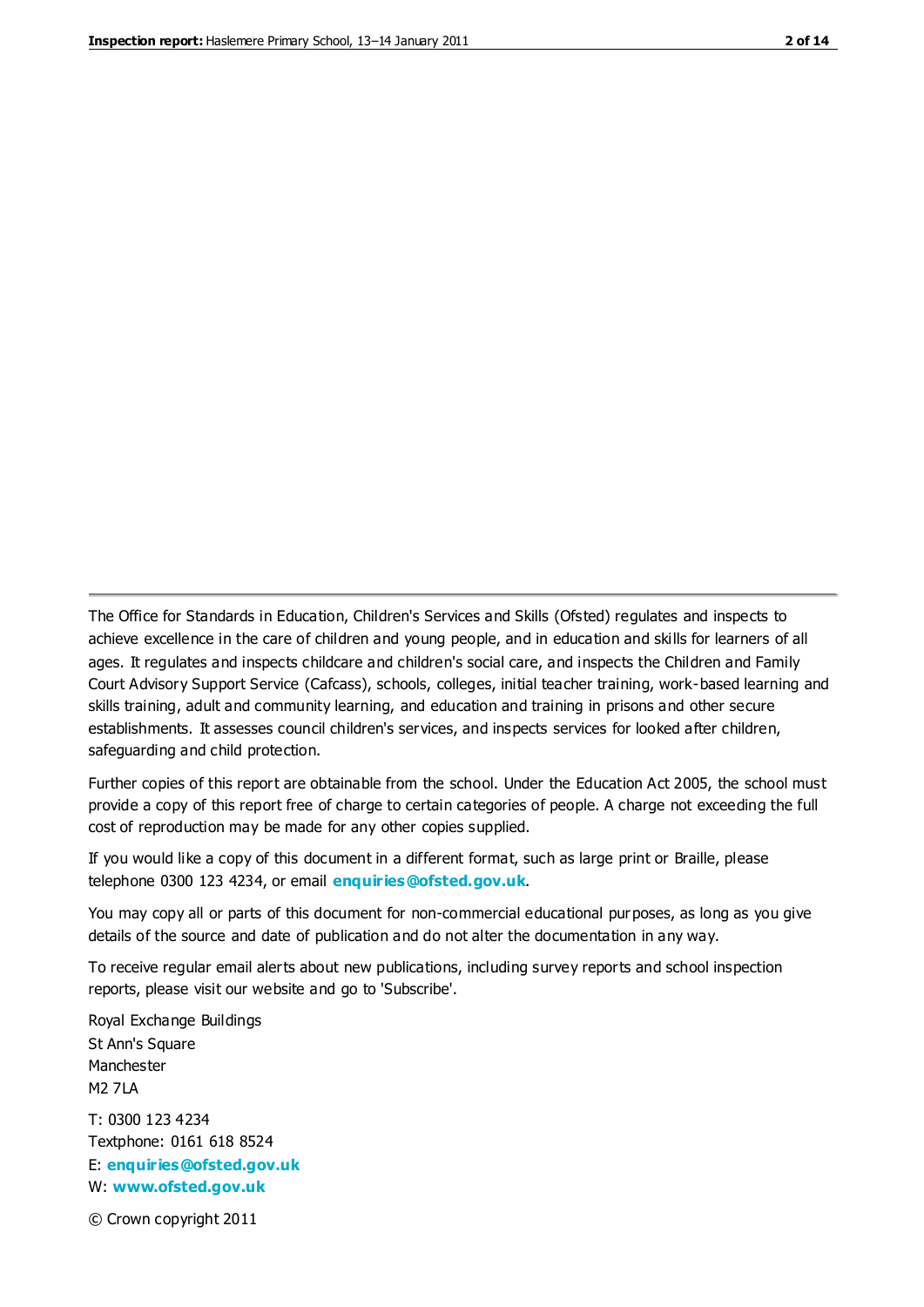# **Introduction**

This inspection was carried out by four additional inspectors. The team observed 19 lessons taught by 15 teachers. The inspectors held meetings with the headteacher, members of the governing body, staff and groups of pupils. They scrutinised pupils' work and looked at the data the school had collected on pupils' academic progress and attendance. They also looked at the school development plan, investigated procedures for keeping pupils safe and analysed the responses to questionnaires from pupils, staff and 253 parents and carers.

The inspection team reviewed many aspects of the school's work. It looked in detail at a number of key areas.

- The extent to which different groups of pupils, such as White British boys and high attaining pupils, make similar progress.
- The consistency of the quality of the teaching and learning, particularly in Key Stage 1, in raising attainment in English and mathematics.
- The success of the school in reducing persistent absenteeism.
- The effectiveness of all leaders and managers in identifying and successfully addressing underachievement.

# **Information about the school**

Haslemere Primary is larger than most primary schools. The proportion of pupils known to be eligible for free school meals is much higher than average. Almost three quarters of pupils come from minority ethnic backgrounds, with the largest group of Black African heritage. Nearly half of all pupils speak English as an additional language, with nearly a quarter at the early stages of learning English. The proportion of pupils with special educational needs and/or disabilities, mostly relating to speech and language communication problems or behavioural and emotional difficulties, is higher than average.

� The governing body manages a breakfast and an after-school club on the school premises. The children's centre on site was not part of this inspection. The school holds the Healthy Schools' Award.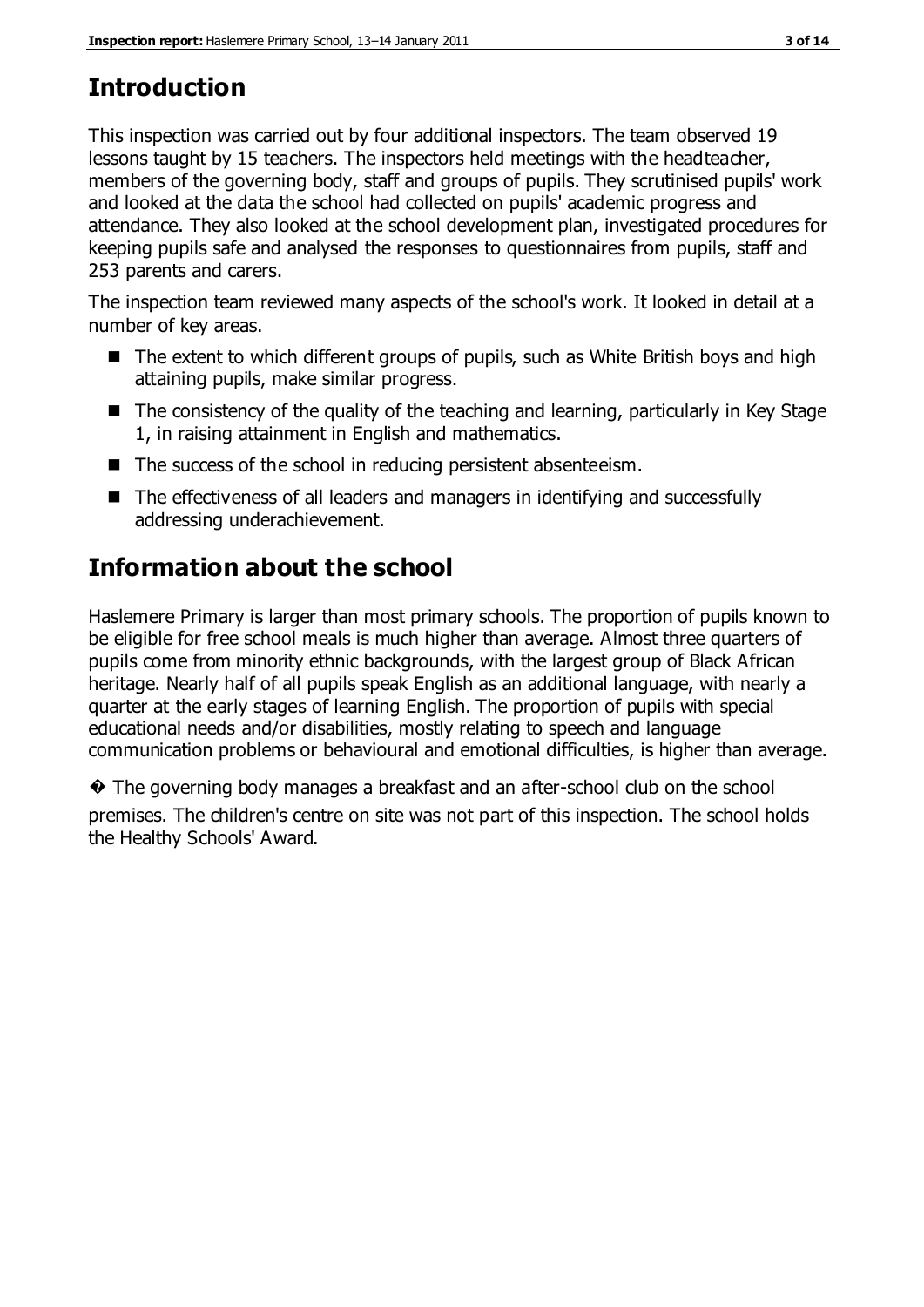# **Inspection judgements**

| Overall effectiveness: how good is the school? |  |
|------------------------------------------------|--|
|                                                |  |

#### **The school's capacity for sustained improvement 2**

## **Main findings**

Haslemere Primary is a good school with happy pupils and cheery staff. Parents and carers are pleased with the warmth and care shown to their children. One parent commented, 'I have always been impressed with the ethos and atmosphere of the school and with the talents and dedication of the staff.' This was typical of the views of many. Children, many with limited skills, get off to a flying start in the nursery class and continue to make good progress to leave Year 6 with attainment in English and mathematics in line with the national average. Pupils who speak English as an additional language are very well supported. On occasion, pupils at the early stages of learning English make exceptional progress in their language skills. Pupils with special educational needs and/or disabilities make similarly good progress to their peers. Due to concerted and successful efforts, the number of persistent absentees has decreased and attendance levels are good.

Pupils are polite and courteous. They move around the school sensibly and are proud ambassadors for their school. In an assembly, pupils were captivated by the tale of the Voyage of the Dawn Treader, posing perceptive questions and offering imaginative suggestions. In lessons, most pupils behave very well but on occasion, learning lacks sparkle when pace and challenge slacken. For example, more able pupils sometimes waste time sitting through lengthy explanatory introductions when they already know what they should be doing. However, most teaching is good and helps pupils to make good progress in their learning. Teachers mark work consistently well, boosting self-esteem and encouraging pupils to comment on the quality of their work. All pupils have learning targets, but as they are not always up to date, pupils do not use them effectively to increase their independence in improving their writing, reading or mathematics across the curriculum. Teachers are well organised and make the most of their effective teaching assistants to ensure all pupils, whatever their ability, are well involved in learning. Boys are progressing just as well as girls because interesting themes stimulate their imagination. A Year 6 lesson on the traditional Maori Haka dance proved a good basis for lively and imaginative writing. Over the last two years, the school has improved attainment in writing considerably by prioritising it in the school development plan and ensuring teachers are confident and knowledgeable in perfecting pupils' writing skills. Teachers make good use of detailed tracking data to ensure any pupil falling behind is given individual attention to catch up.

#### �

Senior leaders regularly monitor the effectiveness of teaching and give teachers very detailed feedback. Nevertheless, they do not distil this valuable information into a single whole-school focus to move the quality of teaching and learning up to consistently higher levels. The headteacher is ambitious for his pupils and frequently reminds teachers of the goals for improved attainment. The senior leaders work well as a team, each taking full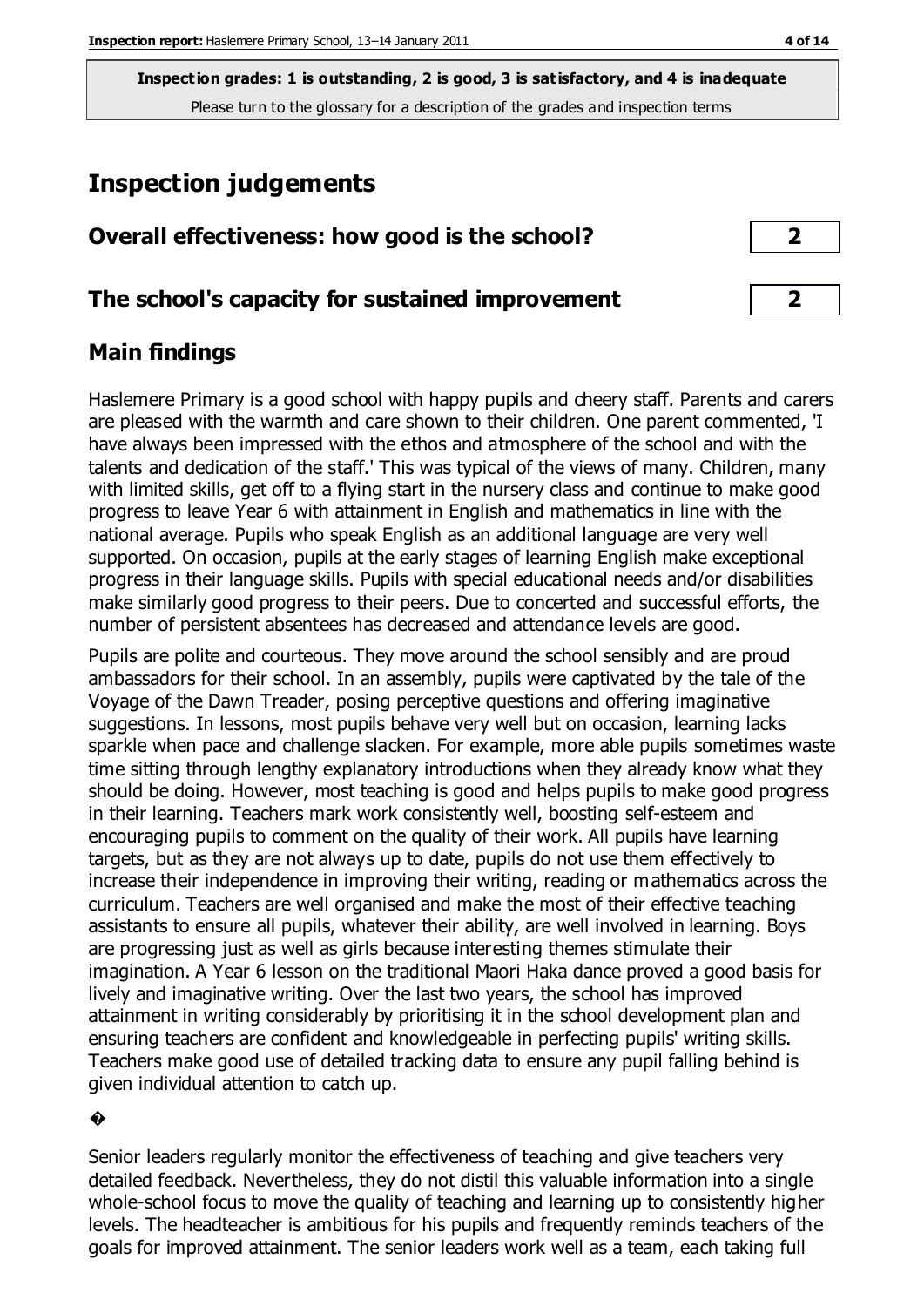accountability for their areas of responsibility and keeping the governing body up to date with information about attainment and achievement. Self-evaluation is accurate and based on a detailed analysis of performance. The school has moved from being satisfactory to good by successfully tackling development areas from the last inspection. Improved attendance rates and higher attainment in writing indicates that the school has good capacity for sustained and further improvement.

## **What does the school need to do to improve further?**

- $\blacksquare$  Improve the learning and achievement of pupils by:
	- $\overline{a}$  ? checking that more-able pupils, in particular, do not waste time waiting to start independent activities if they know what to do and this fits in with the organisation of the lesson
	- ? ensuring pupils have targets that are regularly updated and that give them scope to improve their work independently across all areas of the curriculum.
- Use the detailed monitoring by senior leaders of individual teachers to form a strategic overview of strengths and weaknesses to ensure teaching and learning is improved to a consistently good and outstanding quality.

## **Outcomes for individuals and groups of pupils 2**

Pupils love coming to school. This is borne out by their enthusiasm on arrival at the school gates and their improved attendance levels. A large proportion of pupils walk to school, good numbers join active after-school clubs and many have healthy, well-balanced eating habits. Pupils feel safe and know they can turn to school adults should they be worried. Behaviour is good because pupils are clear about rules and know what is acceptable and what is not.

Pupils make good progress overall from their starting points. Progress in Key Stage 1 classes has not been as consistently good as in Key Stage 2 classes. Nevertheless, attainment and achievement are improving year on year, as testified by the increasing results at the end of Year 2. Pupils with special educational needs and pupils who speak English as an additional language appreciate the special attention given to them by school staff and outside professionals. They make similarly good progress because staff know their precise needs and adapt teaching methods carefully to help them achieve well. Moreable pupils also make good progress, but sometimes are held back because the pace of learning is not as lively as it could be.

In lessons, pupils learn positively because they quickly pick up the expected routines, get down to work promptly and are enthusiastic to find out more. They are usually very attentive and follow instructions carefully and patiently, even when activities are not as stimulating as they could be. Some pupils use their initiative to find out how they can improve their work 'off their own bat', but others tend to line up to ask their teacher or wait to be told. When given the chance, pupils work well in pairs or groups, sparking ideas off each other. In a science lesson, for example, groups of pupils handled scissors and torches sensibly and thoroughly enjoyed finding out about light and shadow.

Pupils take on a good range of jobs around the school, such as playground pals and school councillors, and have a heightened awareness of the importance of being active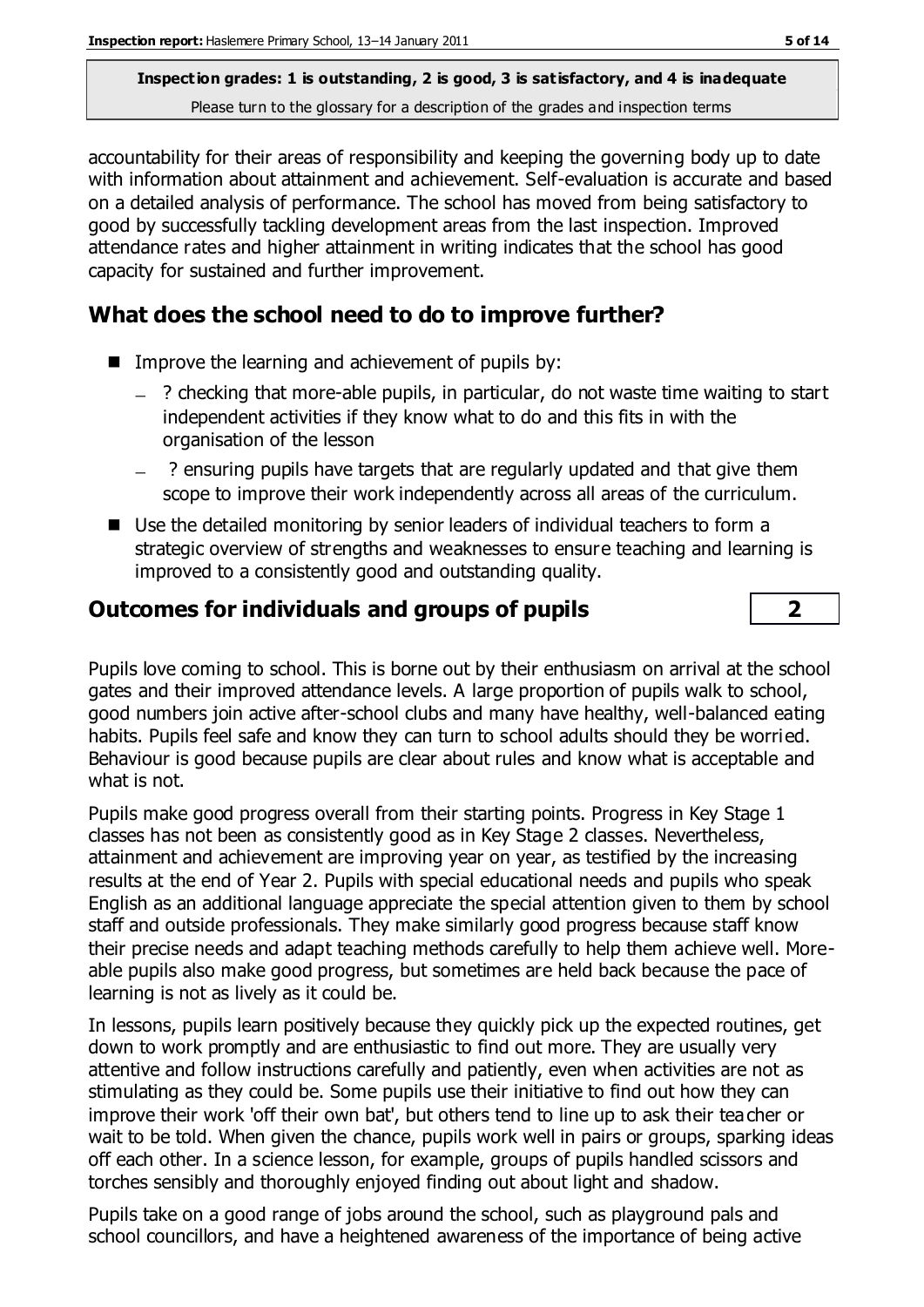members of the Phipps Bridge neighbourhood. Their good attendance and expected skills in literacy and numeracy, as well as their cheerfulness and well-developed maturity mean they are well prepared to go on to secondary school.

These are the grades for pupils' outcomes

| Pupils' achievement and the extent to which they enjoy their learning                                                     | $\overline{2}$ |
|---------------------------------------------------------------------------------------------------------------------------|----------------|
| Taking into account:<br>Pupils' attainment <sup>1</sup>                                                                   | 3              |
| The quality of pupils' learning and their progress                                                                        | 2              |
| The quality of learning for pupils with special educational needs and/or disabilities<br>and their progress               | $\mathfrak{p}$ |
| The extent to which pupils feel safe                                                                                      | $\overline{2}$ |
| Pupils' behaviour                                                                                                         | $\mathbf{2}$   |
| The extent to which pupils adopt healthy lifestyles                                                                       | $\overline{2}$ |
| The extent to which pupils contribute to the school and wider community                                                   | $\overline{2}$ |
| The extent to which pupils develop workplace and other skills that will contribute to<br>their future economic well-being |                |
| Taking into account:<br>Pupils' attendance <sup>1</sup>                                                                   |                |
| The extent of pupils' spiritual, moral, social and cultural development                                                   | 2              |

<sup>1</sup> The grades for attainment and attendance are: 1 is high; 2 is above average; 3 is broadly average; and 4 is low

## **How effective is the provision?**

Teachers establish good relationships with their pupils, so pupils are at ease in their learning and want to do the best for their teachers. The quality of teaching in Key Stage 1 is improving and now mirrors that in Key Stage 2. Well-structured planning and good explanations ensure pupils are clear about what they will have learnt by the end of the lesson. In most lessons, teachers set work to match the differing abilities of their pupils. However, on a few occasions, slower pace and limited challenge detract from effective learning, particularly for the most able pupils. These pupils divulge that they feel confident to get down to independent work in advance of their peers. High quality marking helps pupils to pinpoint what they need to do better. Teachers successfully encourage pupils to evaluate their own work and that of their peers so they can learn from each other. Nevertheless, teachers do not routinely update learning targets to give pupils scope to improve their learning independently across a range of different subjects. Teachers keep careful tabs on the progress of each of their pupils, swiftly organising one-to-one support or booster classes to ensure that pupils slipping behind are helped to achieve as they should.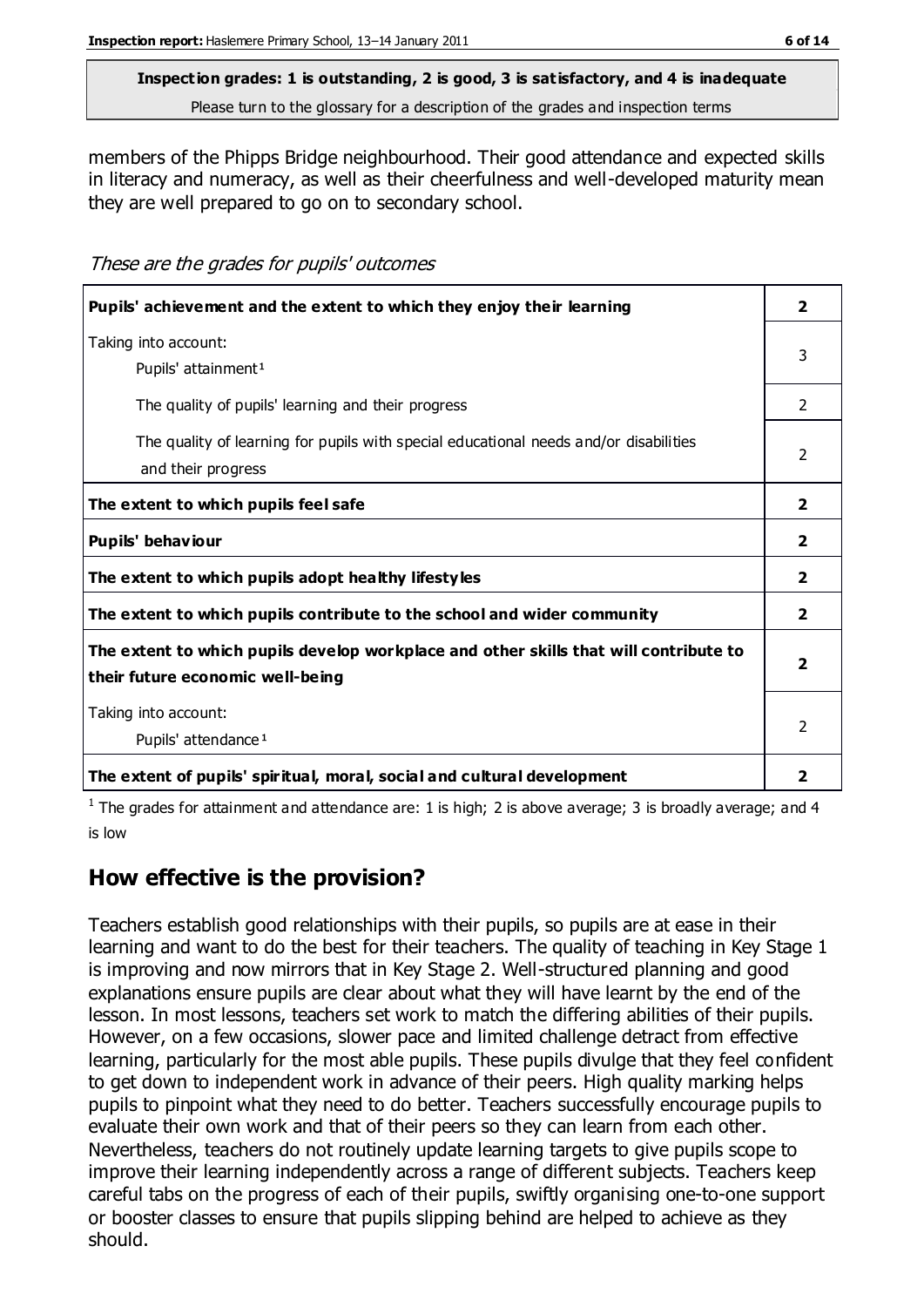Good links between subjects bring learning to life. During the inspection, the school had just started on a voyages theme in their 'creative curriculum' so, for example, pupils in Year 3 thoroughly enjoyed their music lesson based on sea shanties and storms at sea. The curriculum includes regular interesting trips to broaden pupils' experiences and add to their learning and life skills, but is not always stretching enough for the more able pupils. The planned installation of solar panels is developing the pupils' awareness of the environmental benefits of alternative energy sources. The school is well organised and rigorous in ensuring all pupils are safe and sound whilst in its care. Regular surveys mean pupils have a good voice in how the school is run and ensure the school can pick up and remedy any emerging concerns. The school is reviewing its risk assessment systems to make sure visits are planned with the precise context of each pupil in mind. The breakfast and after-school clubs are well run, providing safe, secure and stimulating places before and after school.

| The quality of teaching                                                                                    |  |
|------------------------------------------------------------------------------------------------------------|--|
| Taking into account:<br>The use of assessment to support learning                                          |  |
| The extent to which the curriculum meets pupils' needs, including, where relevant,<br>through partnerships |  |
| The effectiveness of care, guidance and support                                                            |  |

These are the grades for the quality of provision

## **How effective are leadership and management?**

The headteacher and his senior team are held in high esteem by pupils, parents and carers and staff. Deployment within the senior leadership team plays successfully to individual teachers' strengths. The deputy headteacher's expertise in pastoral matters positively complements the careful analysis of performance data by the headteacher. The detailed school development plan reflects a thorough analysis of performance and gives a clear vision of how the school can improve further. Challenging goals are set for teachers to improve their pupils' achievement. Senior leaders routinely monitor plans, exercise books and lessons in each class, although the resulting information is not gathered into key strategic development points to ensure teaching improves.

The committed governing body is knowledgeable about the context of the school, questioning senior leaders effectively on any dips in performance. It is fully versed in safeguarding procedures and regularly checks that recruitment and child protection systems meet legal requirements. The school works well with a wide range of outside professionals to bring creativity and added interest to the curriculum and to support pupils with specific needs. The promotion of equal opportunities is good and results in all pupils making equally good progress in their learning. The school is attentive in making sure no pupil is discriminated against or misses out on any activity or outing they want to participate in. The school promotes community cohesion well. It is proud of the wealth of cultures and diverse backgrounds of its pupils and keeps a close eye on the achievement of different groups. The school is a happy, close-knit community with good links with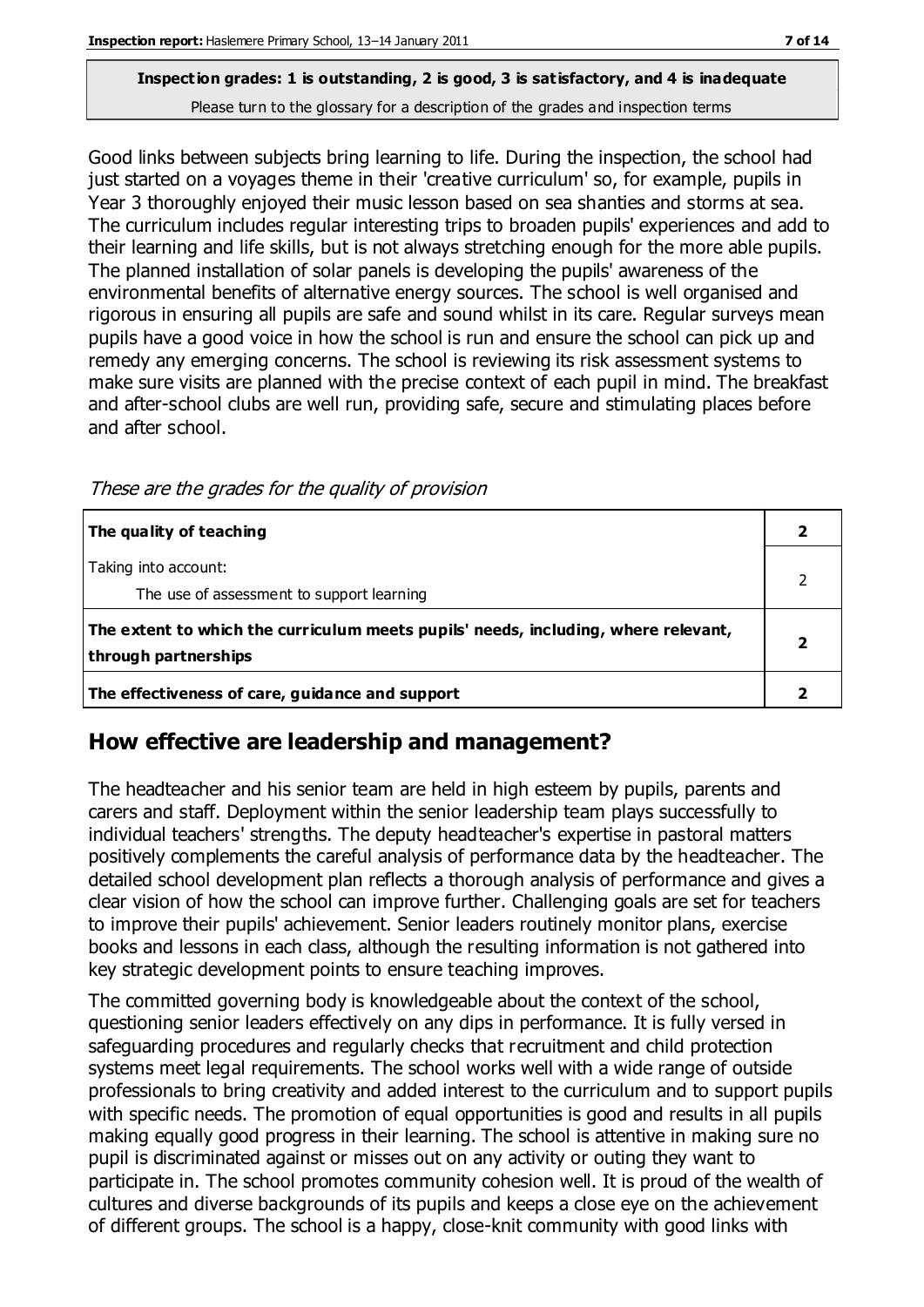families and local neighbourhood organisations. It does not yet have sufficient ties with schools in different parts of the United Kingdom.

These are the grades for leadership and management

| The effectiveness of leadership and management in embedding ambition and driving<br>improvement                                                                  |                |
|------------------------------------------------------------------------------------------------------------------------------------------------------------------|----------------|
| Taking into account:<br>The leadership and management of teaching and learning                                                                                   | 2              |
| The effectiveness of the governing body in challenging and supporting the<br>school so that weaknesses are tackled decisively and statutory responsibilities met | 2              |
| The effectiveness of the school's engagement with parents and carers                                                                                             | $\overline{2}$ |
| The effectiveness of partnerships in promoting learning and well-being                                                                                           | $\mathbf{2}$   |
| The effectiveness with which the school promotes equality of opportunity and tackles<br>discrimination                                                           | 2              |
| The effectiveness of safeguarding procedures                                                                                                                     | $\overline{2}$ |
| The effectiveness with which the school promotes community cohesion                                                                                              | 2              |
| The effectiveness with which the school deploys resources to achieve value for money                                                                             | 2              |

## **Early Years Foundation Stage**

Strong connections with parents and carers and quickly established links between each child and a key worker mean children settle quickly to school routines. Care, guidance and support are of a very high standard. Many children arrive speaking limited English but, with thorough support and guidance in developing language skills, they are very soon chatting happily to new friends. Children make good progress in all areas of learning because activities are carefully planned for best impact on achievement. They learn to make sensible decisions with subtle guidance from adults. For example, when going out, one teacher suggested to her class, 'Think whether you need your coats.' Behaviour is good and children confidently play and work well together. Since the last inspection, Reception children have their own dedicated outside play areas. However, the choice of activities is more varied and stimulating in the Nursery garden than in the Reception areas. Children have the chance to explore and investigate independently, although on occasion children can be left to their own devices without adult conversation and interaction for too long. Leadership is good, with a realistic overview of strengths and weaknesses. The team is continuing to perfect the use of assessment data to ensure each individual child has personal attention to make good progress.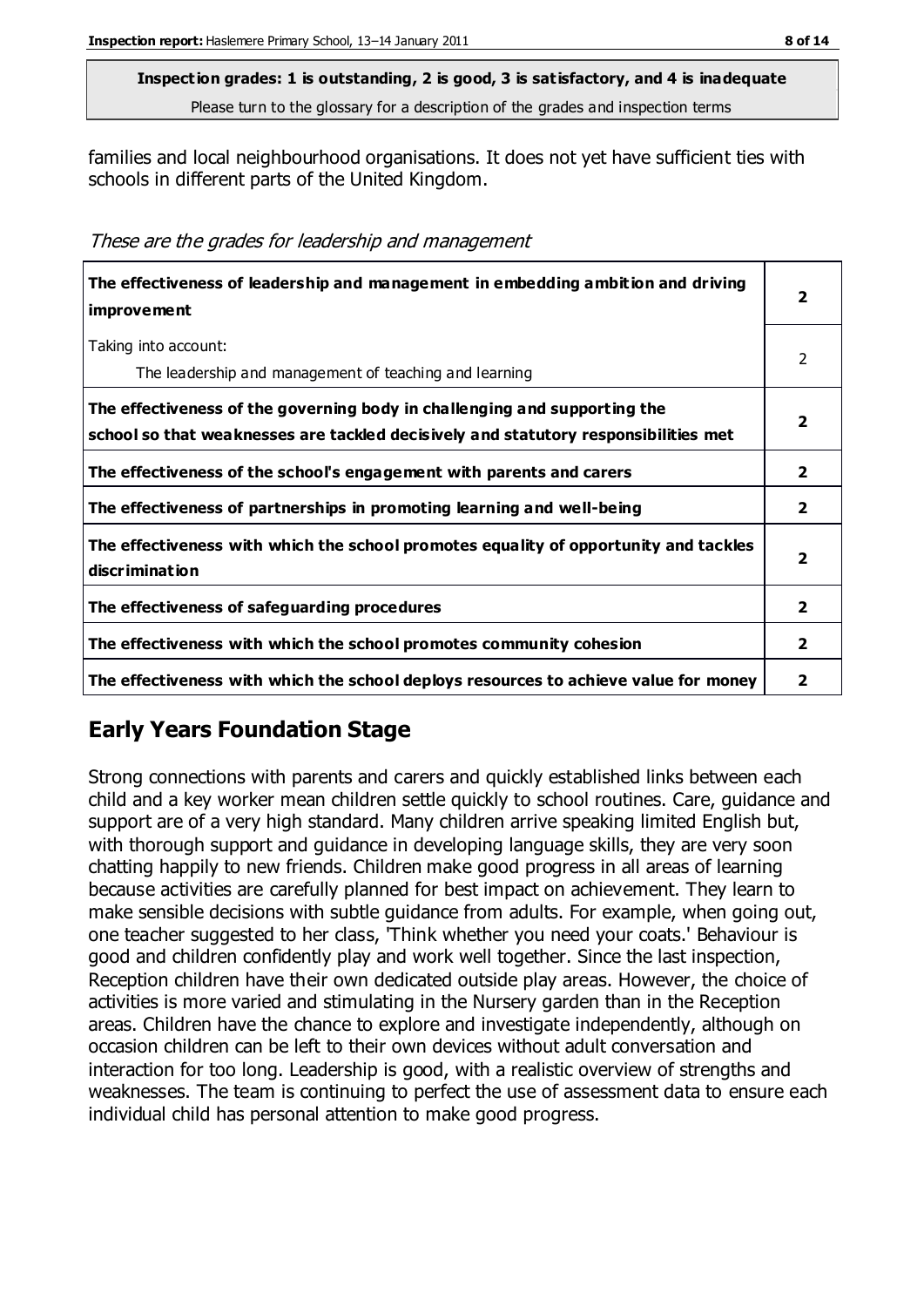**Inspection grades: 1 is outstanding, 2 is good, 3 is satisfactory, and 4 is inadequate**

Please turn to the glossary for a description of the grades and inspection terms

These are the grades for the Early Years Foundation Stage

| Overall effectiveness of the Early Years Foundation Stage                             |  |
|---------------------------------------------------------------------------------------|--|
| Taking into account:<br>Outcomes for children in the Early Years Foundation Stage     |  |
| The quality of provision in the Early Years Foundation Stage                          |  |
| The effectiveness of leadership and management of the Early Years Foundation<br>Stage |  |

#### **Views of parents and carers**

A high proportion of parents and carers returned questionnaires and are pleased with the way their children are looked after and the progress they make in their learning. Nearly all parents and carers agree that their children are happy and safe at school. Although a few feel that the school does not listen to their concerns, the inspectors found the headteacher and his team very responsive to parents' queries and worries. Despite the qualms of a very small minority of parents and carers, the school prepares pupils well for the next stage of education.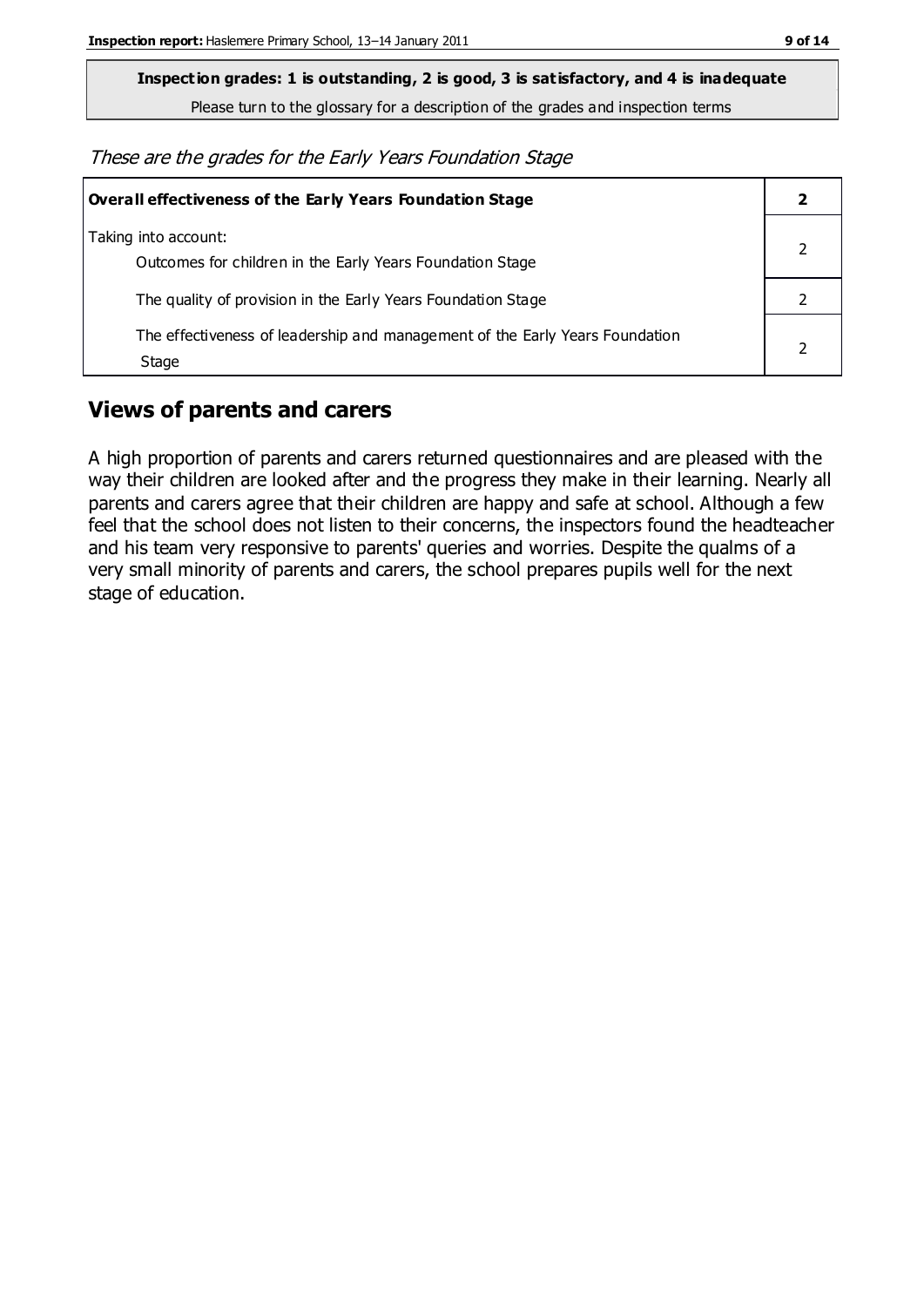#### **Responses from parents and carers to Ofsted's questionnaire**

Ofsted invited all the registered parents and carers of pupils registered at Haslemere Primary to complete a questionnaire about their views of the school.

In the questionnaire, parents and carers were asked to record how strongly they agreed with 13 statements about the school.

The inspection team received 253 completed questionnaires by the end of the on-site inspection. In total, there are 464 pupils registered at the school.

| <b>Statements</b>                                                                                                                                                                                                                                       | <b>Strongly</b><br>agree |               | <b>Disagree</b><br>Agree |               |                |                | <b>Strongly</b><br>disagree |                |
|---------------------------------------------------------------------------------------------------------------------------------------------------------------------------------------------------------------------------------------------------------|--------------------------|---------------|--------------------------|---------------|----------------|----------------|-----------------------------|----------------|
|                                                                                                                                                                                                                                                         | <b>Total</b>             | $\frac{1}{2}$ | <b>Total</b>             | $\frac{1}{2}$ | <b>Total</b>   | $\frac{1}{2}$  | <b>Total</b>                | $\frac{0}{0}$  |
| My child enjoys school                                                                                                                                                                                                                                  | 143                      | 57            | 107                      | 42            | $\overline{2}$ | $\mathbf{1}$   | $\mathbf 0$                 | $\mathbf 0$    |
| The school keeps my child<br>safe                                                                                                                                                                                                                       | 141                      | 56            | 107                      | 42            | $\overline{2}$ | $\mathbf{1}$   | $\mathbf 0$                 | $\mathbf{1}$   |
| My school informs me about<br>my child's progress                                                                                                                                                                                                       | 110                      | 43            | 120                      | 47            | 17             | 7              | $\mathbf{1}$                | $\overline{2}$ |
| My child is making enough<br>progress at this school                                                                                                                                                                                                    | 98                       | 39            | 128                      | 51            | 21             | 8              | $\mathbf 0$                 | $\overline{2}$ |
| The teaching is good at this<br>school                                                                                                                                                                                                                  | 109                      | 43            | 128                      | 51            | $\overline{7}$ | 3              | $\overline{2}$              | 3              |
| The school helps me to<br>support my child's learning                                                                                                                                                                                                   | 96                       | 38            | 123                      | 49            | 22             | 9              | 6                           | 8              |
| The school helps my child to<br>have a healthy lifestyle                                                                                                                                                                                                | 102                      | 40            | 137                      | 54            | 5              | $\overline{2}$ | $\mathbf 0$                 | $\overline{4}$ |
| The school makes sure that<br>my child is well prepared for<br>the future (for example<br>changing year group,<br>changing school, and for<br>children who are finishing<br>school, entering further or<br>higher education, or entering<br>employment) | 96                       | 38            | 119                      | 47            | 14             | 6              | $\mathbf{1}$                | 9              |
| The school meets my child's<br>particular needs                                                                                                                                                                                                         | 75                       | 30            | 152                      | 60            | 10             | 4              | 2                           | 6              |
| The school deals effectively<br>with unacceptable behaviour                                                                                                                                                                                             | 95                       | 38            | 129                      | 51            | 14             | 6              | 5                           | $\overline{4}$ |
| The school takes account of<br>my suggestions and concerns                                                                                                                                                                                              | 74                       | 29            | 140                      | 55            | 23             | 9              | $\mathbf 0$                 | 6              |
| The school is led and<br>managed effectively                                                                                                                                                                                                            | 98                       | 39            | 138                      | 55            | $\overline{4}$ | $\overline{2}$ | $\mathbf{1}$                | 5              |
| Overall, I am happy with my<br>child's experience at this<br>school                                                                                                                                                                                     | 116                      | 46            | 125                      | 49            | 8              | 3              | $\mathbf 0$                 | $\overline{2}$ |

The table above summarises the responses that parents and carers made to each statement. The percentages indicate the proportion of parents and carers giving that response out of the total number of completed questionnaires. Where one or more parents and carers chose not to answer a particular question, the percentages will not add up to 100%.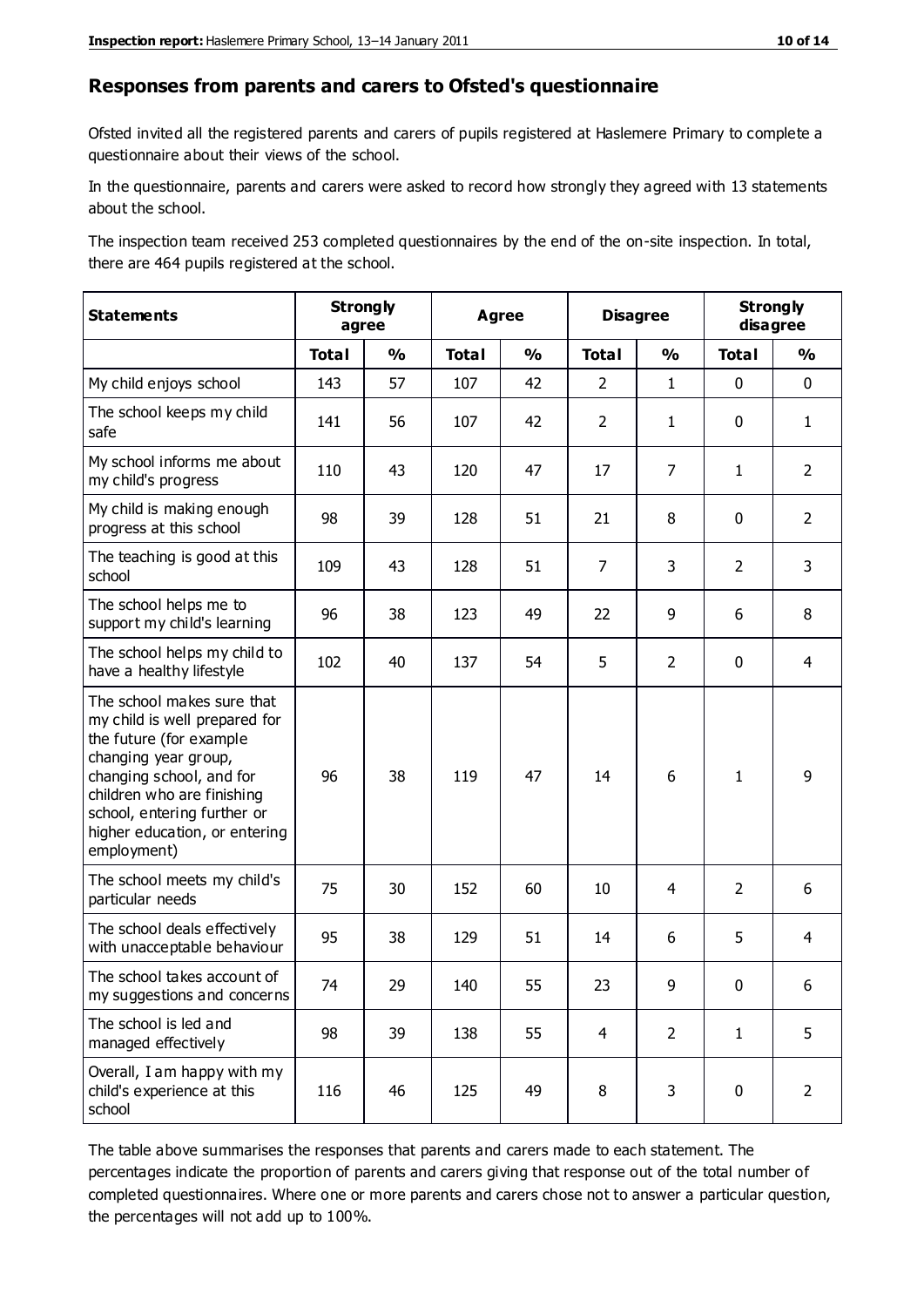## **Glossary**

| Grade   | <b>Judgement</b> | <b>Description</b>                                                                                                                                                                                                            |
|---------|------------------|-------------------------------------------------------------------------------------------------------------------------------------------------------------------------------------------------------------------------------|
| Grade 1 | Outstanding      | These features are highly effective. An outstanding school<br>provides exceptionally well for all its pupils' needs.                                                                                                          |
| Grade 2 | Good             | These are very positive features of a school. A school that<br>is good is serving its pupils well.                                                                                                                            |
| Grade 3 | Satisfactory     | These features are of reasonable quality. A satisfactory<br>school is providing adequately for its pupils.                                                                                                                    |
| Grade 4 | Inadequate       | These features are not of an acceptable standard. An<br>inadequate school needs to make significant improvement<br>in order to meet the needs of its pupils. Ofsted inspectors<br>will make further visits until it improves. |

#### **What inspection judgements mean**

#### **Overall effectiveness of schools**

|                       | Overall effectiveness judgement (percentage of schools) |      |                     |                   |
|-----------------------|---------------------------------------------------------|------|---------------------|-------------------|
| <b>Type of school</b> | <b>Outstanding</b>                                      | Good | <b>Satisfactory</b> | <b>Inadequate</b> |
| Nursery schools       | 59                                                      | 35   | 3                   | 3                 |
| Primary schools       | 9                                                       | 44   | 39                  | 7                 |
| Secondary schools     | 13                                                      | 36   | 41                  | 11                |
| Sixth forms           | 15                                                      | 39   | 43                  | 3                 |
| Special schools       | 35                                                      | 43   | 17                  | 5                 |
| Pupil referral units  | 21                                                      | 42   | 29                  | 9                 |
| All schools           | 13                                                      | 43   | 37                  | 8                 |

New school inspection arrangements were introduced on 1 September 2009. This means that inspectors now make some additional judgements that were not made previously.

The data in the table above are for the period 1 September 2009 to 31 August 2010 and are consistent with the latest published official statistics about maintained school inspec tion outcomes (see **[www.ofsted.gov.uk](http://www.ofsted.gov.uk/)**).

The sample of schools inspected during 2009/10 was not representative of all schools nationally, as weaker schools are inspected more frequently than good or outstanding schools.

Percentages are rounded and do not always add exactly to 100.

Sixth form figures reflect the judgements made for the overall effectiveness of the sixth form in secondary schools, special schools and pupil referral units.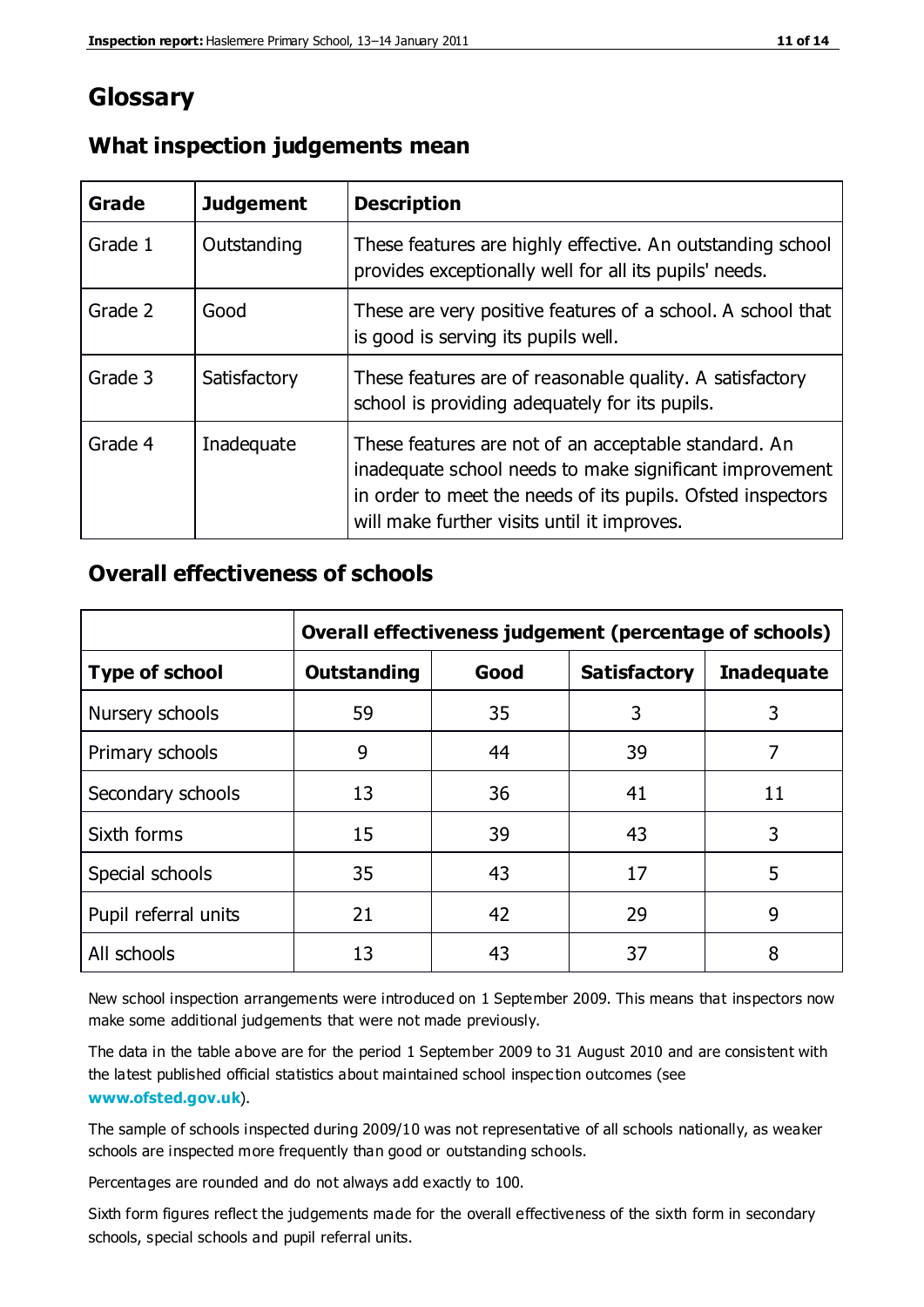# **Common terminology used by inspectors**

| Achievement:               | the progress and success of a pupil in their learning,<br>development or training.                                                                                                                                                          |  |  |
|----------------------------|---------------------------------------------------------------------------------------------------------------------------------------------------------------------------------------------------------------------------------------------|--|--|
| Attainment:                | the standard of the pupils' work shown by test and<br>examination results and in lessons.                                                                                                                                                   |  |  |
| Capacity to improve:       | the proven ability of the school to continue<br>improving. Inspectors base this judgement on what<br>the school has accomplished so far and on the quality<br>of its systems to maintain improvement.                                       |  |  |
| Leadership and management: | the contribution of all the staff with responsibilities,<br>not just the headteacher, to identifying priorities,<br>directing and motivating staff and running the school.                                                                  |  |  |
| Learning:                  | how well pupils acquire knowledge, develop their<br>understanding, learn and practise skills and are<br>developing their competence as learners.                                                                                            |  |  |
| Overall effectiveness:     | inspectors form a judgement on a school's overall<br>effectiveness based on the findings from their<br>inspection of the school. The following judgements,<br>in particular, influence what the overall effectiveness<br>judgement will be. |  |  |
|                            | The school's capacity for sustained<br>improvement.                                                                                                                                                                                         |  |  |
|                            | Outcomes for individuals and groups of pupils.                                                                                                                                                                                              |  |  |
|                            | The quality of teaching.                                                                                                                                                                                                                    |  |  |
|                            | The extent to which the curriculum meets<br>pupils' needs, including, where relevant,<br>through partnerships.                                                                                                                              |  |  |
|                            | The effectiveness of care, guidance and<br>support.                                                                                                                                                                                         |  |  |
| Progress:                  | the rate at which pupils are learning in lessons and<br>over longer periods of time. It is often measured by<br>comparing the pupils' attainment at the end of a key                                                                        |  |  |

stage with their attainment when they started.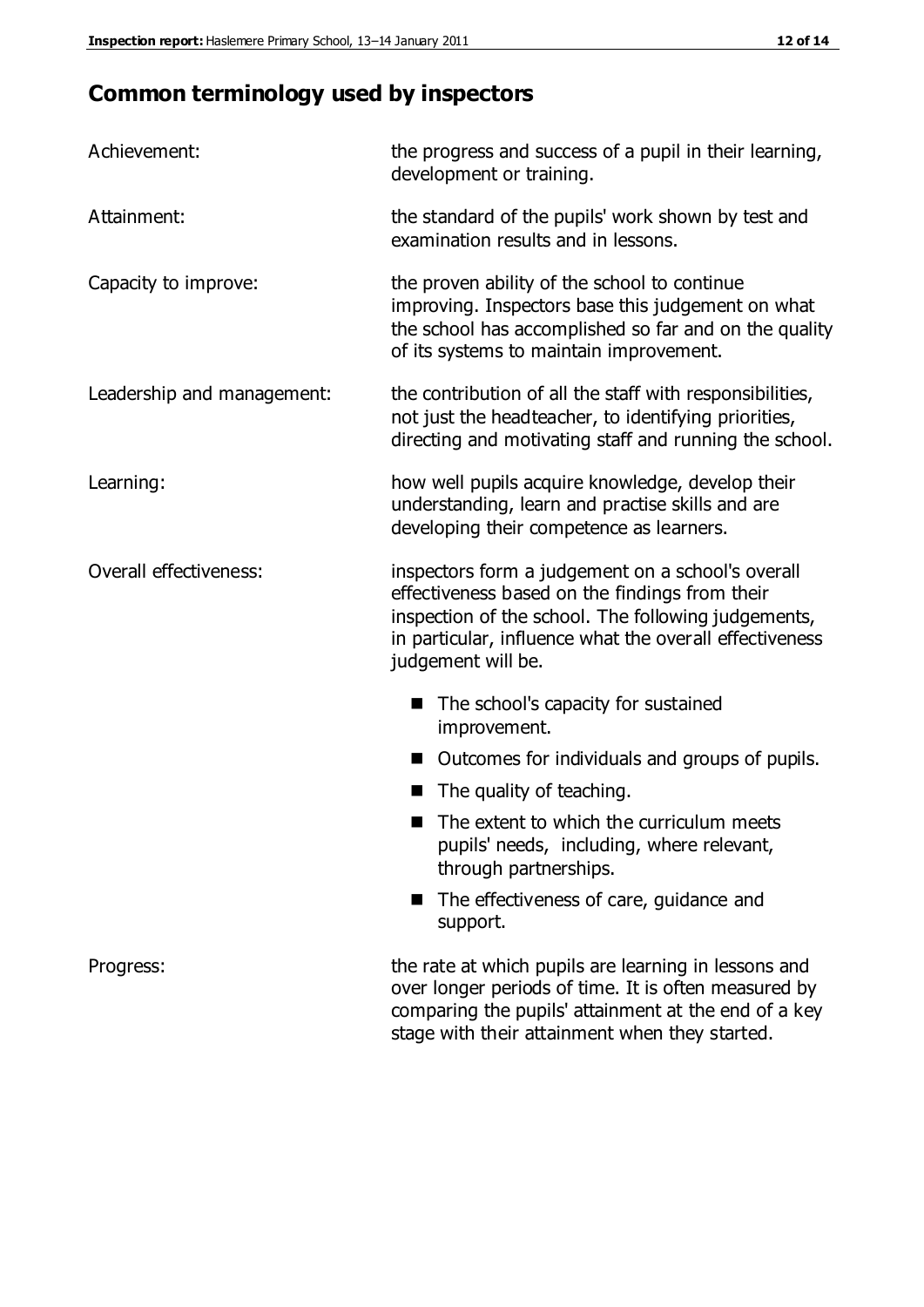#### **This letter is provided for the school, parents and carers to share with their children. It describes Ofsted's main findings from the inspection of their school.**

17 January 2011

#### Dear Pupils

#### **Inspection of Haslemere Primary School, Mitcham CR4 3PQ**

Thank you very much for welcoming us to your school. Most of you behave very well and we particularly like the way pupils from many different backgrounds get on so well together. We are impressed with the way you eat healthily and the way you enthusiastically take on jobs around the school, like playground pals and councillors. Well done in improving your attendance!

You go to a good school. You make good progress in English and mathematics. Teaching is nearly always good because lessons are well organised, teachers make sure you know what you should learn and they usually give you work that is not too easy, not too hard, but just right. You have exciting activities and interesting trips arranged for you. Your headteacher and his team of senior teachers lead the school well and they know what needs improving.

To make your education better, we have asked your school to do the following:

- Make sure you do not have to wait to start activities if you know what to do and this fits in with the organisation of the lesson.
- Check that your learning targets are kept up to date so you can use them to improve your writing and mathematics in different lessons.
- Use the information collected by your senior teachers from watching your lessons to find ways to make teaching and learning even better.

We thoroughly enjoyed our visit to your school. We know that your teachers make your school a very special place for you. You can do your bit by continuing to do your best in your learning and maintaining the lovely community feel at Haslemere Primary School.

Yours sincerely

Sarah McDermott Lead inspector